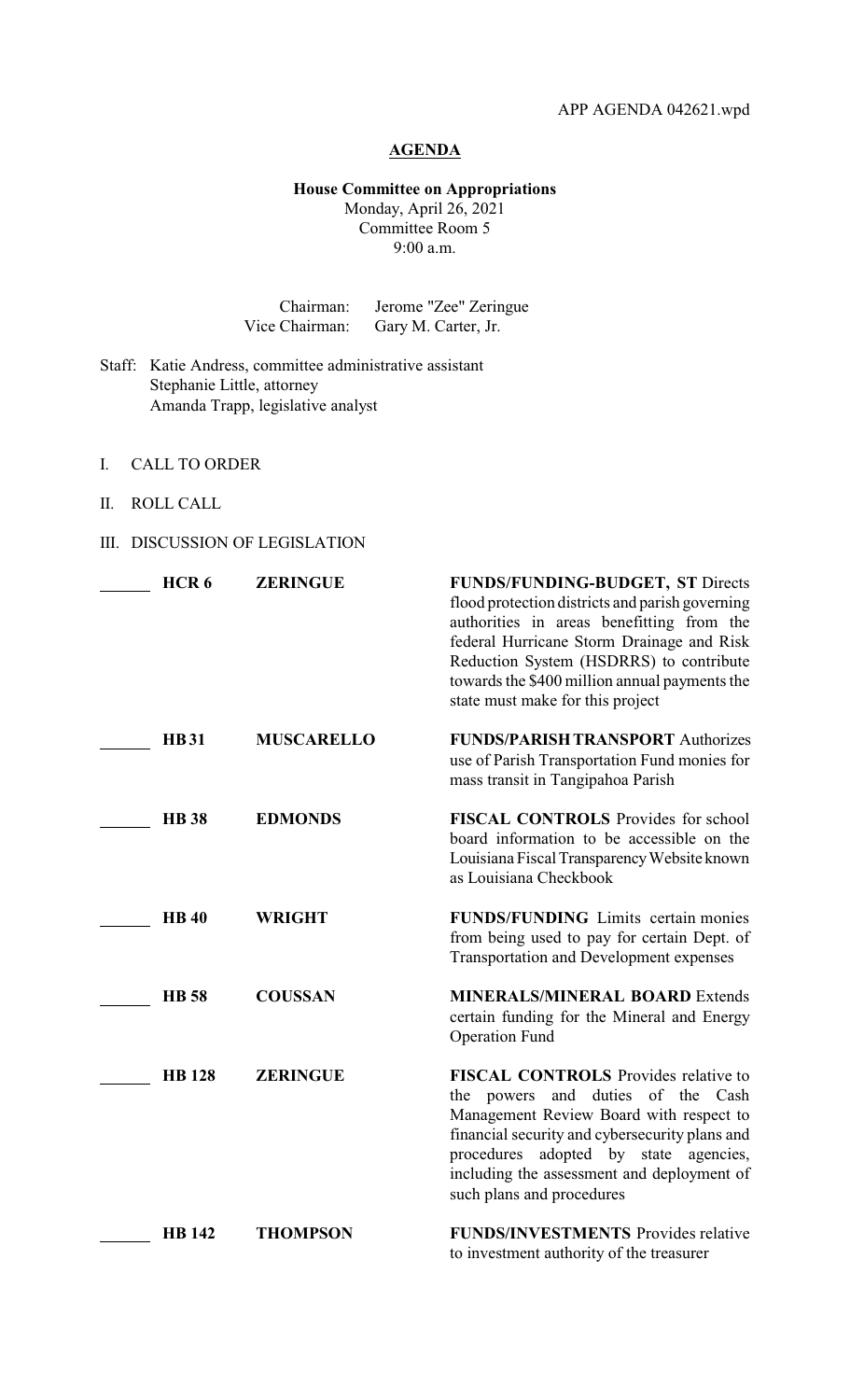| <b>HB</b> 154 | <b>ZERINGUE</b>  | <b>FUNDS/INVESTMENTS (Constitutional</b><br>Provides relative to the<br>Amendment)<br>maximum amount of monies in certain funds<br>that may be invested in stocks                 |
|---------------|------------------|-----------------------------------------------------------------------------------------------------------------------------------------------------------------------------------|
| <b>HB</b> 155 | <b>CORMIER</b>   | <b>APPROPRIATIONS/GENERAL Provides</b><br>appropriation for the Board of Regents for<br>Fiscal Year 2021-2022 to purchase certain<br>chest compression devices                    |
| HB 273        | <b>BEAULLIEU</b> | <b>BUDGETARY CONTROLS (Constitutional</b><br>Amendment) Provides for changes in the<br>expenditure limit calculation                                                              |
| HB 276        | <b>BEAULLIEU</b> | <b>BUDGETARY CONTROLS</b> Provides for<br>changes in the expenditure limit calculation                                                                                            |
| <b>HB 284</b> | <b>ILLG</b>      | <b>TREASURER</b> Provides relative to securities<br>lending                                                                                                                       |
| <b>HB</b> 347 | <b>KERNER</b>    | FUNDS/FUNDING Provides relative to the<br>Regional Maintenance and Improvement Fund                                                                                               |
| <b>HB</b> 508 | <b>IVEY</b>      | <b>FUNDS/FUNDING</b> Dedicates funds to the<br>State Cybersecurity<br>and Information<br><b>Technology Fund</b>                                                                   |
| <b>HB</b> 511 | <b>MCFARLAND</b> | <b>BUDGETARY</b><br><b>CONTROLS</b> Provides<br>relative to budgetary operations and funding<br>for the Department of Transportation and<br>Development                           |
| <b>HB</b> 545 | <b>HUGHES</b>    | <b>HIGHWAYS</b> Provides relative to the<br>of Transportation<br>Department<br>and<br>and the<br>State Highway<br>Development<br>Improvement Fund for the expenditure of<br>money |
| <b>HB</b> 566 | <b>JORDAN</b>    | <b>FUNDS/FUNDING</b> Dedicates a portion of<br>the taxes collected on certain surplus lines of<br>insurance                                                                       |
| <b>HB</b> 618 | MILLER, D.       | <b>PROCUREMENT</b> Provides with respect to<br>fiscal intermediary services contracts in state<br>information technology procurement                                              |

## IV. BUSINESS

V. ANNOUNCEMENTS

Persons who do not feel comfortable giving testimony in person at this time may submit a prepared statement in accordance with House Rule 14.33 in lieu of appearing before the committee:

A. Any interested person or any committee member may file with the committee a prepared statement concerning a specific instrument or matter under consideration by the committee or concerning any matter within the committee's scope of authority, and the committee records shall reflect receipt of such statement and the date and time thereof.